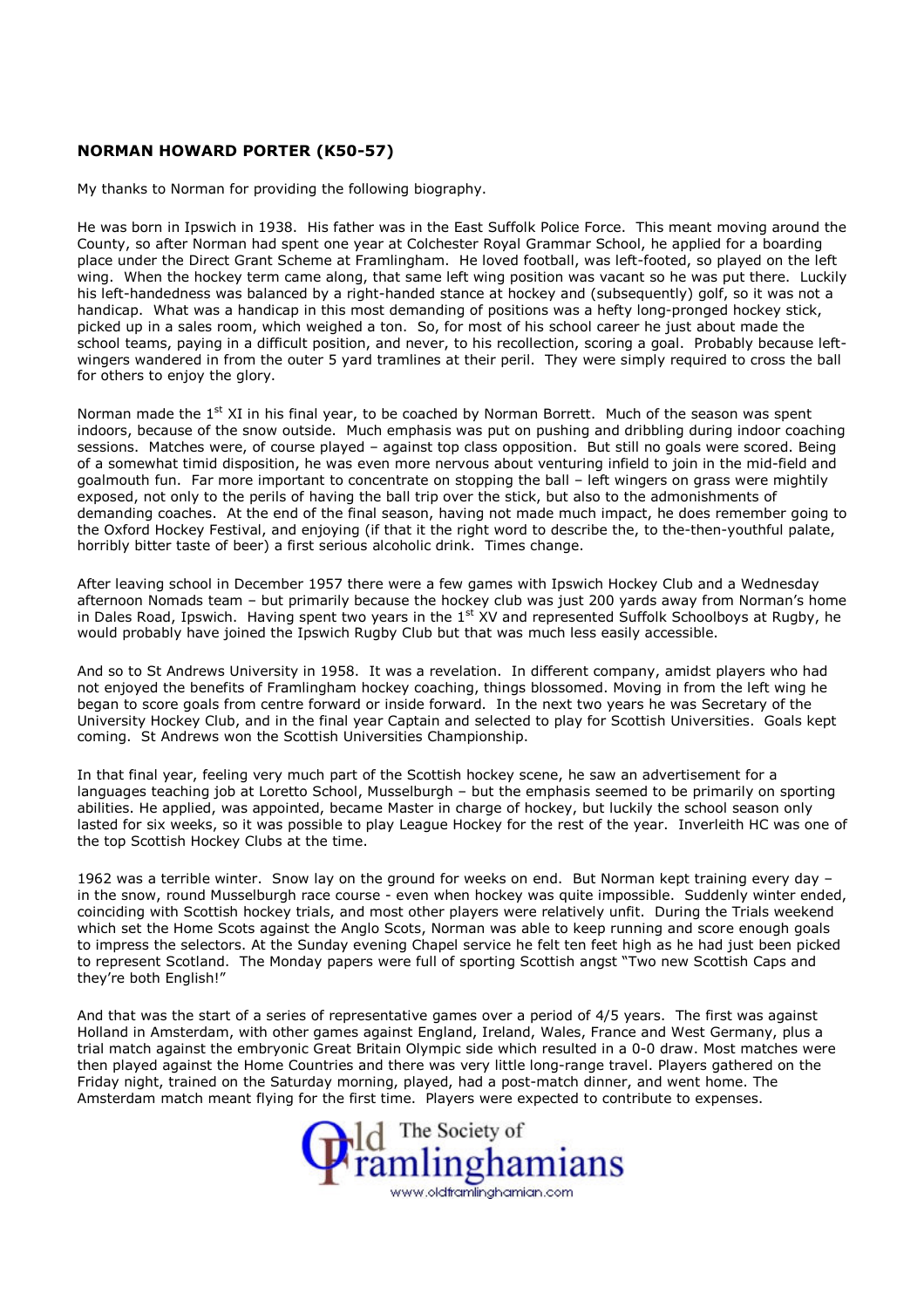Norman won a dozen caps in all – probably to the amazement of those who had witnessed his moderate efforts at Framlingham. The rather timorous left winger had moved infield, scored goals and enjoyed passing the ball – as well as maintaining a good level of fitness. In his final year in Scotland he was Captain of Inverleith who won the Scottish Cup (see picture below) and went on to be runners-up in an inaugural British Cup played in the Isle of Man.



The onset of children meant moving South to be closer to family. Five years were spent teaching at Dulwich, playing hockey for Beckenham alongside some great names, such as Basil Christensen, Alan Page, Barry Mills and Paul Svehlik. He was Master in charge of Hockey at Dulwich College, and in his final year the College won the Schools 6-a-sides against Wellington College. Ironic, because the next move was to Wellington College, an academic move, to be Head of the Languages Department. The Hockey was not neglected. He spent the whole of his 24 Wellington Years coaching the U14s, including a spell of almost 7 years undefeated. He also coached an U16 side who were runners-up in the National Championships. He coached at County Level up to U18, and also at Divisional level with the South West. For most of this period he played for Reading Hockey Club, gradually subsiding to the Veterans. There were still good moments, such as winning the Over 50s London League Cup.

Retirement came, or so he thought in 1997, and he moved back to Suffolk, close to Woodbridge. The end of hockey? Not likely. A previous pupil, Stephen Cole, was now Head of Woodbridge School, and he invited Norman to go back and help with the hockey coaching – at U13 level. The job was extended into cricket coaching and language teaching. A great professional Indian Summer – but one which did involve some conflict of interest! In 2005 the Woodbridge 1<sup>st</sup> XI and U13 XI went on a Dutch Tour -demanding at the easiest of times –and won all four matches. The final match of the final season was Woodbridge School U13s v Guess Who? - Brandeston Hall 1<sup>st</sup> XI. It was very moving when the Brandeston Coach, Robin Sampson (who turned out to be a distant relative), presented Norman with a shield to commemorate some 55 years of playing and coaching hockey. And the result? A very fitting 3-3 draw.

So Framlingham introduced Norman both to hockey and to languages. Martin Irving was the French catalyst and Rev Stephen Russell arrived just in time to start up German in the School – from scratch to S level in 3 years. Hockey with languages was the basis for a successful teaching career, and one which culminated in a